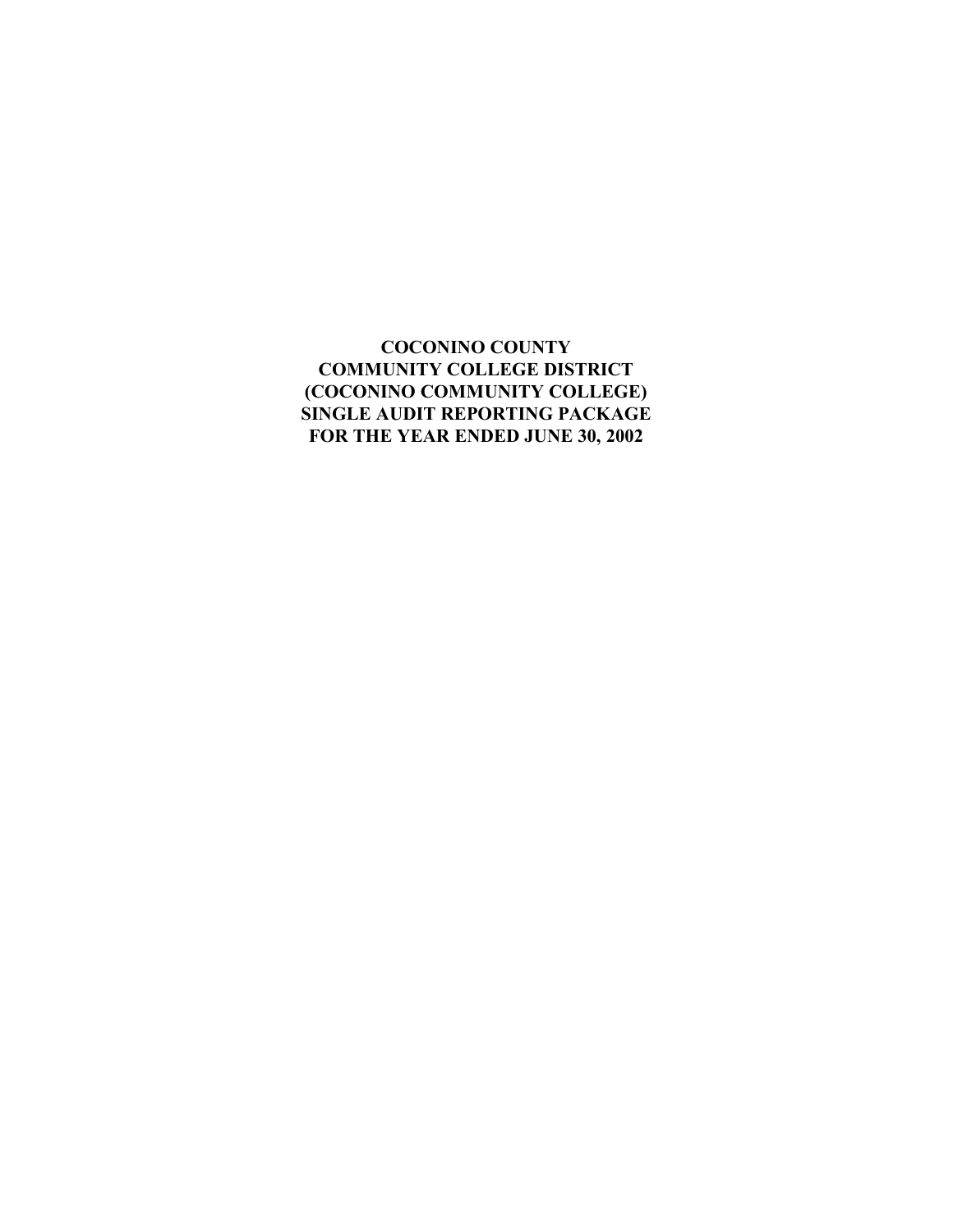# **COCONINO COUNTYCOMMUNITY COLLEGE DISTRICT (COCONINO COMMUNITY COLLEGE) SINGLE AUDIT REPORTING PACKAGE FOR THE YEAR ENDED JUNE 30, 2002**

| <b>CONTENTS</b>                                                                                                                                                                  | <b>Page</b>  |
|----------------------------------------------------------------------------------------------------------------------------------------------------------------------------------|--------------|
| <b>Comprehensive Annual Financial Report</b>                                                                                                                                     |              |
| <b>Issued Separately</b>                                                                                                                                                         |              |
| <b>Report on Compliance and on Internal Control</b>                                                                                                                              |              |
| Report on Compliance and on Internal Control Over Financial Reporting<br>Based on an Audit of Financial Statements Performed in Accordance<br>With Government Auditing Standards | $\mathbf{1}$ |
| Report on Compliance With Requirements Applicable to Each Major<br>Program and on Internal Control Over Compliance in Accordance With<br><b>OMB</b> Circular A-133               | 3            |
| Schedule of Expenditures of Federal Awards                                                                                                                                       | 5            |
| Notes to Schedule of Expenditures of Federal Awards                                                                                                                              | 6            |
| Schedule of Findings and Questioned Costs:                                                                                                                                       |              |
| Section I - Summary of Auditors' Results                                                                                                                                         | $\tau$       |
| <b>Section II - Financial Statement Findings</b>                                                                                                                                 | 8            |
| Section III - Federal Award Findings and Questioned Costs                                                                                                                        | 8            |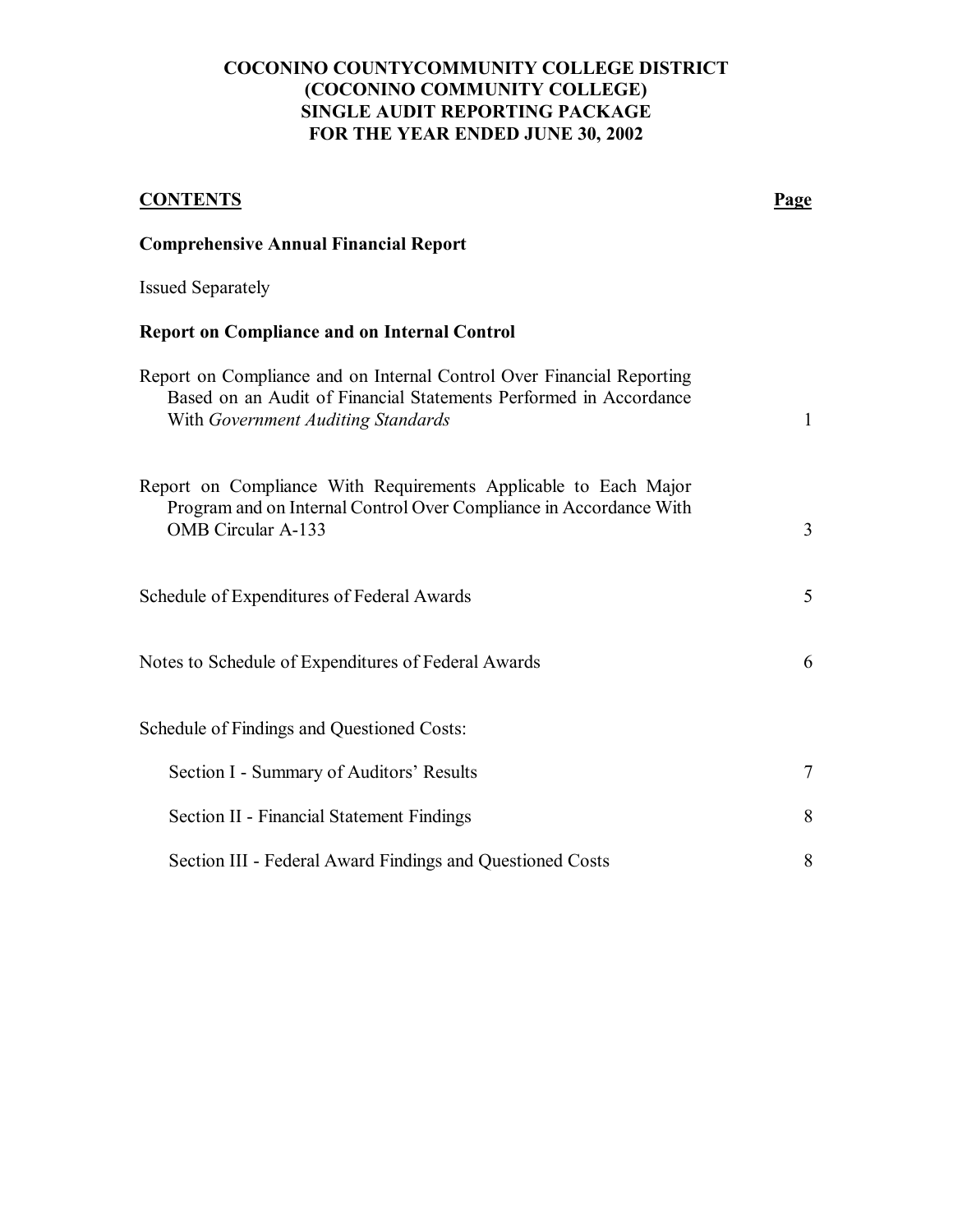

3003 N. Central Avenue, Suite 1175 Phoenix, Arizona 85012 (602) 277-9449 Fax (602) 277-9297

www.heinfeldmeech.com

#### Gary Heinfeld, CPA, CGFM Nancy A. Meech, CPA, CGFM Jennifer L. Shields, CPA C. Christopher Arvizu, CPA

## **INDEPENDENT AUDITORS' REPORT ON COMPLIANCE AND ON INTERNAL CONTROL OVER FINANCIAL REPORTING BASED ON AN AUDIT OF FINANCIAL STATEMENTS PERFORMED IN ACCORDANCE WITH** *GOVERNMENT AUDITING STANDARDS*

Auditor General of the State of Arizona

The Governing Board of Coconino County Community College District

We have audited the financial statements of Coconino County Community College District as of and for the year ended June 30, 2002, and have issued our report thereon dated October 10, 2002, which was modified as to consistency because of the implementation of Governmental Accounting Standards Board Statement No. 35. We conducted our audit in accordance with U.S. generally accepted auditing standards and the standards applicable to financial audits contained in *Government Auditing Standards*, issued by the Comptroller General of the United States.

## **Compliance**

As part of obtaining reasonable assurance about whether the District's financial statements are free of material misstatement, we performed tests of its compliance with certain provisions of laws, regulations, contracts and grants, noncompliance with which could have a direct and material effect on the determination of financial statement amounts. However, providing an opinion on compliance with those provisions was not an objective of our audit and, accordingly, we do not express such an opinion. The results of our tests disclosed no instances of noncompliance that are required to be reported under *Government Auditing Standard*s. However, we noted certain immaterial instances of noncompliance that we have reported to the District's management in a separate letter dated October 10, 2002.

## Internal Control Over Financial Reporting

In planning and performing our audit, we considered the District's internal control over financial reporting in order to determine our auditing procedures for the purpose of expressing our opinion on the financial statements and not to provide assurance on the internal control over financial reporting. Our consideration of internal control over financial reporting would not necessarily disclose all such internal control matters that might be material weaknesses. A material weakness is a condition in which the design or operation of one or more of the internal control components does not reduce to a relatively low level the risk that misstatements in amounts that would be material in relation to the financial statements being audited may occur and not be detected within a timely period by employees in the normal course of performing their assigned functions. We noted no matters involving internal control over financial reporting and its operation that we consider to be material weaknesses. However, we noted other matters involving internal control over financial reporting that we have reported to the District's management in a separate letter dated October 10, 2002.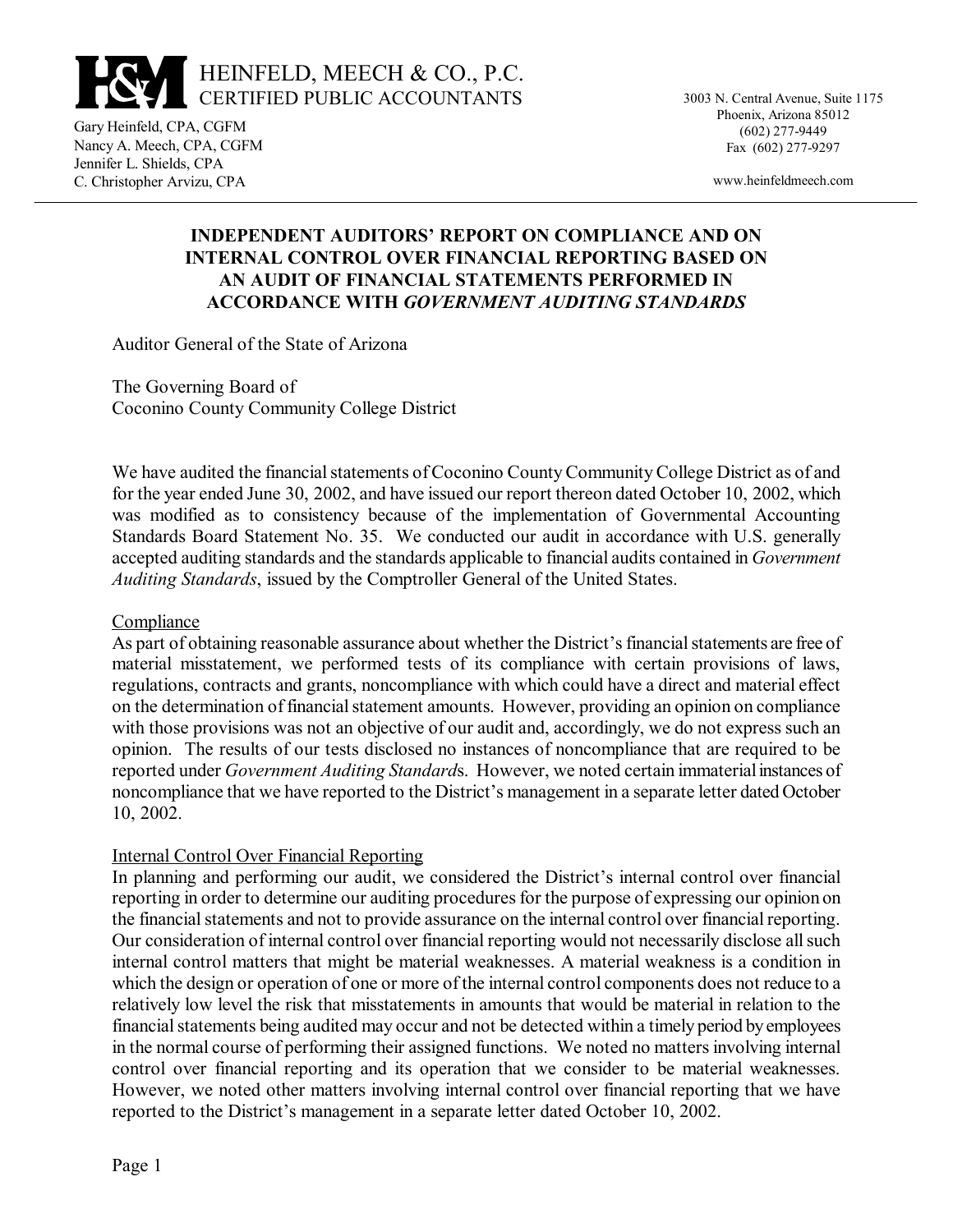This report is intended solely for the information and use of the Arizona State Legislature, the Auditor General of the State of Arizona, the Governing Board, federal awarding agencies and passthrough entities and is not intended to be and should not be used by anyone other than these specified parties. However, this report is a matter of public record and its distribution is not limited.

HEINFELD, MEECH & CO., P.C. Certified Public Accountants

October 10, 2002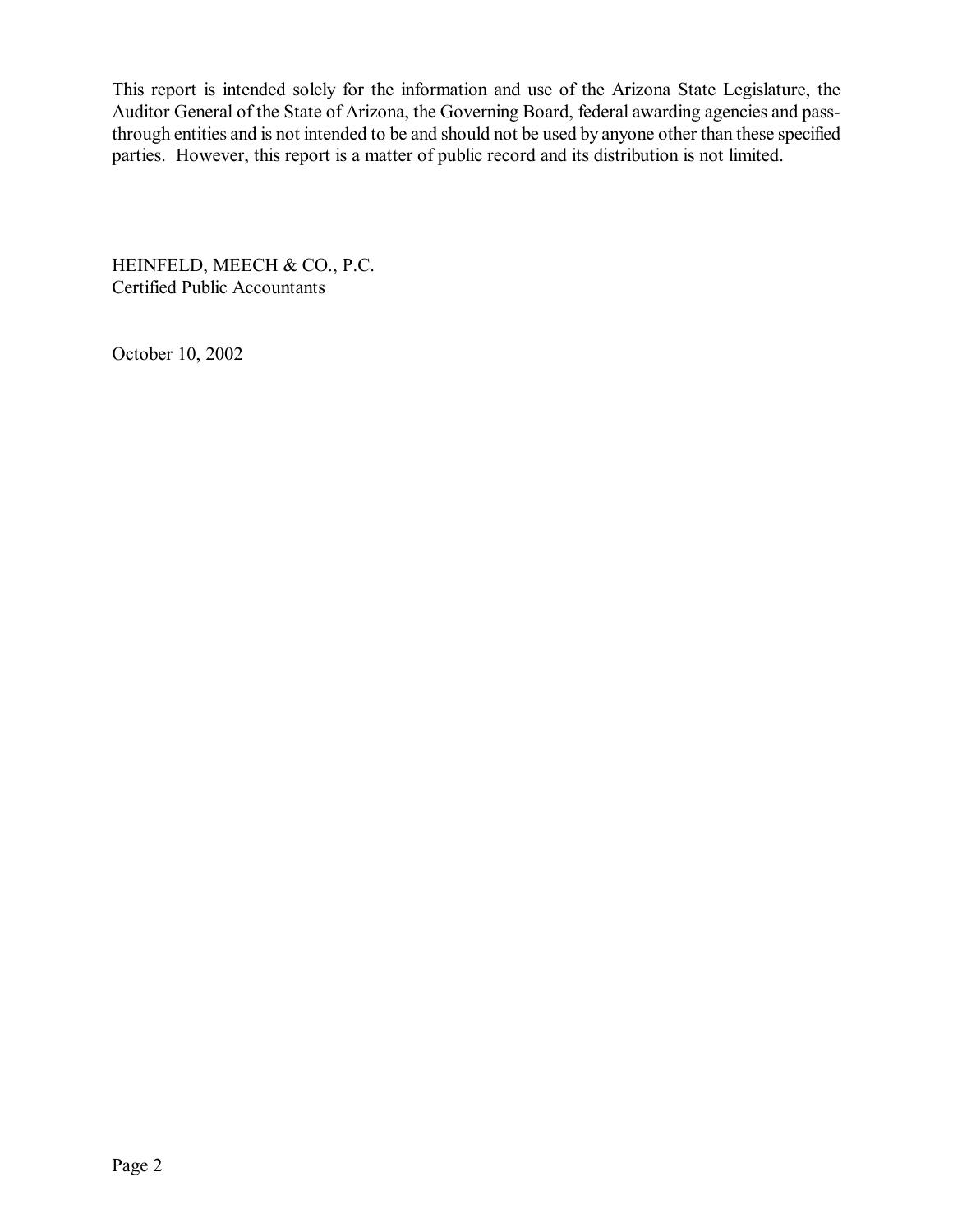

3003 N. Central Avenue, Suite 1175 Phoenix, Arizona 85012 (602) 277-9449 Fax (602) 277-9297

www.heinfeldmeech.com

#### Gary Heinfeld, CPA, CGFM Nancy A. Meech, CPA, CGFM Jennifer L. Shields, CPA C. Christopher Arvizu, CPA

# **INDEPENDENT AUDITORS' REPORT ON COMPLIANCE WITH REQUIREMENTS APPLICABLE TO EACH MAJOR PROGRAM AND ON INTERNAL CONTROL OVER COMPLIANCE IN ACCORDANCE WITH OMB CIRCULAR A-133**

Auditor General of the State of Arizona

The Governing Board of Coconino County Community College District

### Compliance

We have audited the compliance of Coconino County Community College District with the types of compliance requirements described in the *U.S. Office of Management and Budget (OMB) Circular A-133 Compliance Supplement* that are applicable to its major federal program for the year ended June 30, 2002. The District's major federal program is identified in the Summary of Auditors' Results section of the accompanying Schedule of Findings and Questioned Costs. Compliance with the requirements of laws, regulations, contracts and grants applicable to its major federal program is the responsibility of the District's management. Our responsibility is to express an opinion on the District's compliance based on our audit.

We conducted our audit of compliance in accordance with U.S. generally accepted auditing standards; the standards applicable to financial audits contained in *Government Auditing Standards*, issued by the Comptroller General of the United States; and OMB Circular A-133, *Audits of States, Local Governments, and Non-Profit Organizations*. Those standards and OMB Circular A-133 require that we plan and perform the audit to obtain reasonable assurance about whether noncompliance with the types of compliance requirements referred to above that could have a direct and material effect on a major federal program occurred. An audit includes examining, on a test basis, evidence about the District's compliance with those requirements and performing such other procedures as we considered necessary in the circumstances. We believe that our audit provides a reasonable basis for our opinion. Our audit does not provide a legal determination on the District's compliance with those requirements.

In our opinion, Coconino County Community College District complied, in all material respects, with the requirements referred to above that are applicable to its major federal program for the year ended June 30, 2002.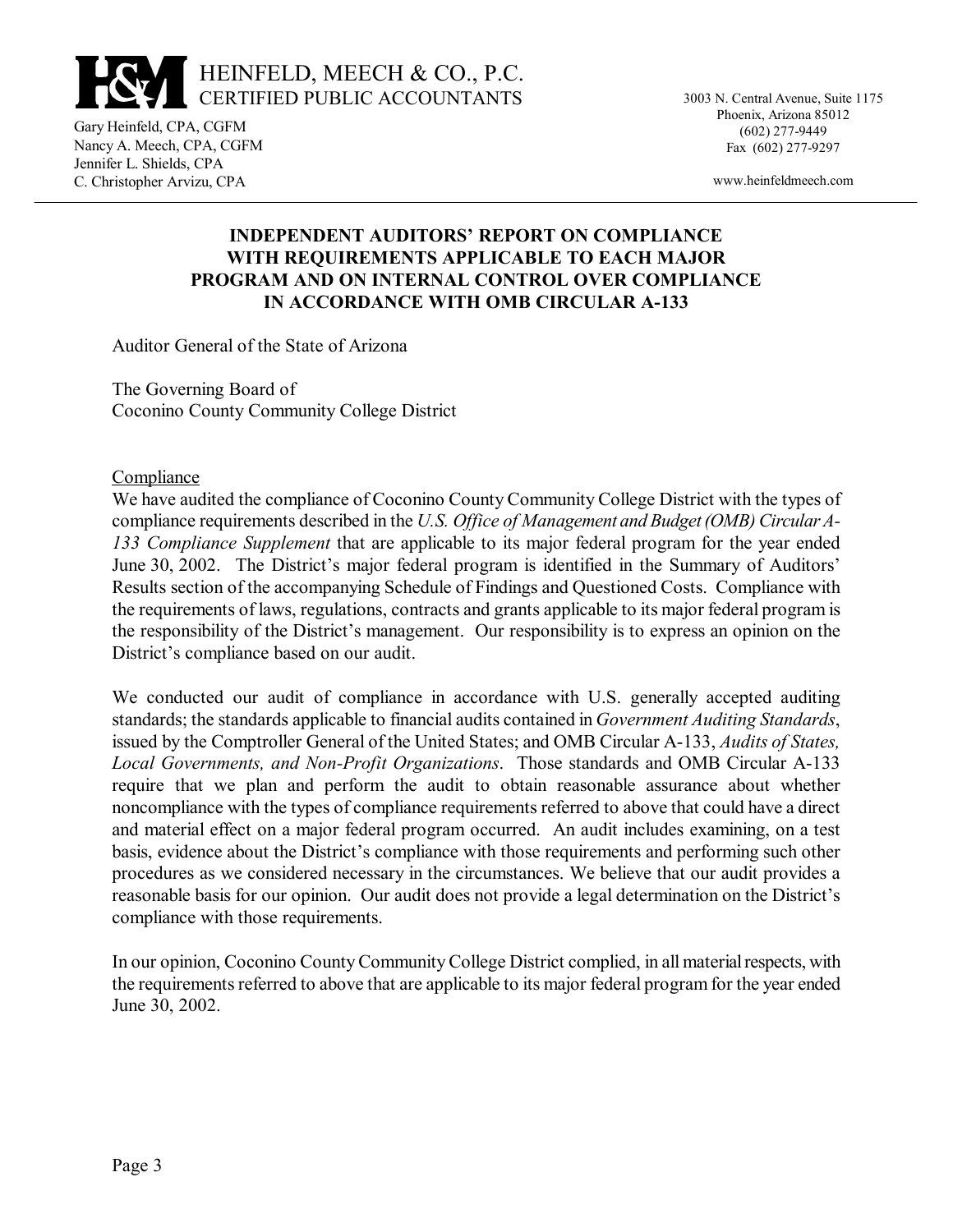## Internal Control Over Compliance

The District's management is responsible for establishing and maintaining effective internal control over compliance with requirements of laws, regulations, contracts and grants applicable to federal programs. In planning and performing our audit, we considered the District's internal control over compliance with requirements that could have a direct and material effect on a major federal program in order to determine our auditing procedures for the purpose of expressing our opinion on compliance and to test and report on internal control over compliance in accordance with OMB Circular A-133.

Our consideration of the internal control over compliance would not necessarily disclose all such internal control matters that might be material weaknesses. A material weakness is a condition in which the design or operation of one or more of the internal control components does not reduce to a relatively low level the risk that noncompliance with applicable requirements of laws, regulations, contracts and grants that would be material in relation to a major federal program being audited may occur and not be detected within a timely period by employees in the normal course of performing their assigned functions. We noted no matters involving internal control over compliance and its operation that we consider to be material weaknesses.

## Schedule of Expenditures of Federal Awards

We have audited the District's financial statements as of and for the year ended June 30, 2002, and have issued our report thereon dated October 10, 2002, which was modified as to consistency because of the implementation of Governmental Accounting Standards Board Statement No. 35. Our audit was performed for the purpose of forming an opinion on the financial statements taken as a whole. The accompanying Schedule of Expenditures of Federal Awards is presented for purposes of additional analysis as required by OMB Circular A-133 and is not a required part of the financial statements. Such information has been subjected to the auditing procedures applied in the audit of the financial statements and, in our opinion, is fairly stated, in all material respects, in relation to the financial statements taken as a whole.

This report is intended solely for the information and use of the members of the Arizona State Legislature, the Auditor General of the State of Arizona, the Governing Board, federal awarding agencies and pass-through entities and is not intended to be and should not be used by anyone other than these specified parties. However, this report is a matter of public record and its distribution is not limited.

HEINFELD, MEECH & CO., P.C. Certified Public Accountants

October 10, 2002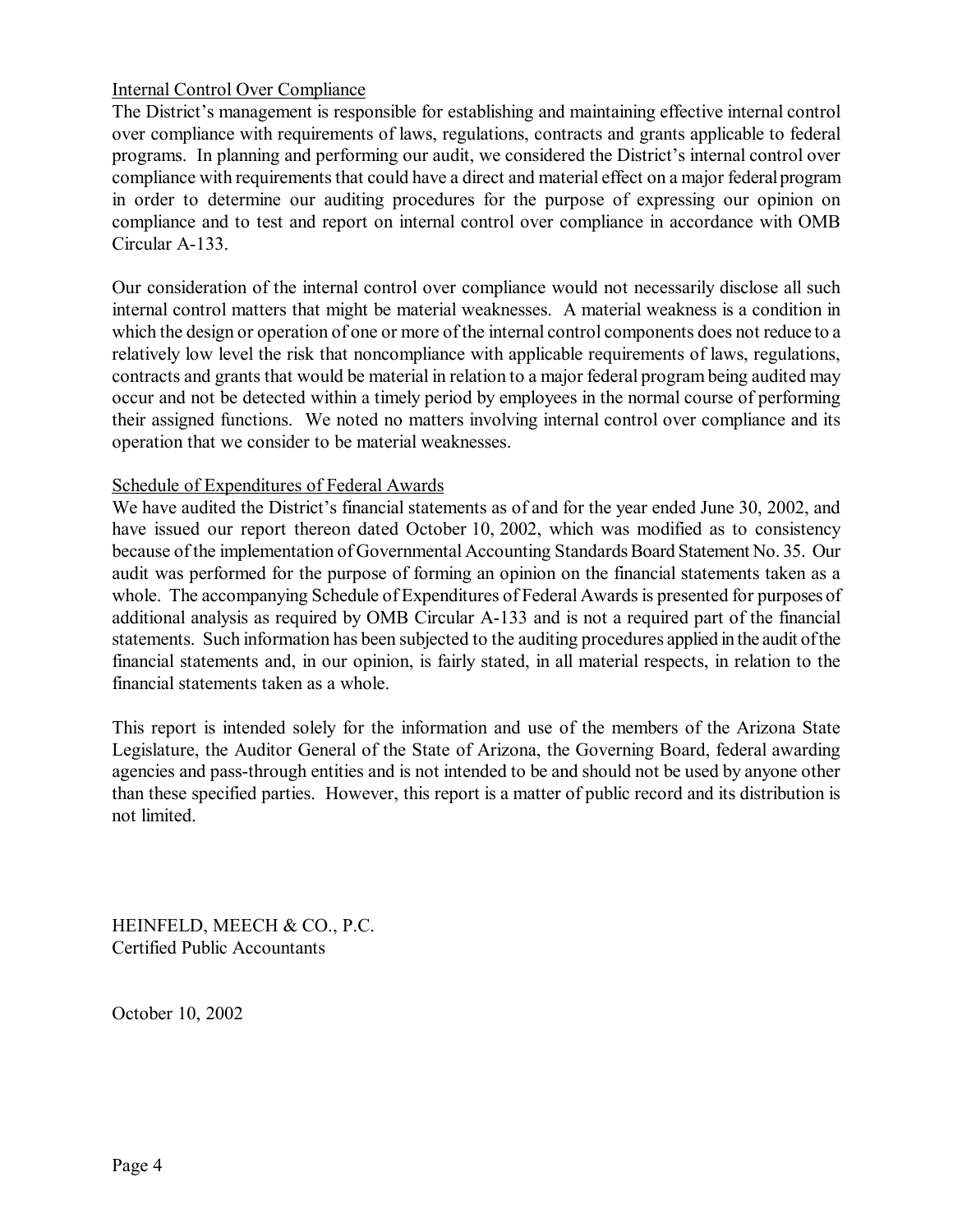#### **COCONINO COUNTY COMMUNITY COLLEGE DISTRICT (COCONINO COMMUNITY COLLEGE) SCHEDULE OF EXPENDITURES OF FEDERAL AWARDS YEAR ENDED JUNE 30, 2002**

|                                                                                        | Pass-Through  |                     |    |                     |
|----------------------------------------------------------------------------------------|---------------|---------------------|----|---------------------|
| <b>Federal Grantor/Pass-Through</b>                                                    | <b>CFDA</b>   | Grantor's           |    |                     |
| <b>Grantor/Program Title</b>                                                           | <b>Number</b> | <b>Number</b>       |    | <b>Expenditures</b> |
| <b>U.S. Department of Education</b>                                                    |               |                     |    |                     |
| Direct Programs:                                                                       |               |                     |    |                     |
|                                                                                        | 84.031A       | N/A                 | \$ | 423,990             |
| Title III - Strengthening Institutions<br><b>Student Financial Assistance Cluster:</b> |               |                     |    |                     |
|                                                                                        |               |                     |    |                     |
| Supplemental Educational Opportunity Grants                                            | 84.007        | N/A                 |    | 168,487             |
| Work-Study Program                                                                     | 84.033        | N/A                 |    | 74,430              |
| Pell Grant Program                                                                     | 84.063        | N/A                 |    | 1,017,649           |
| <b>Total Student Financial Assistance Cluster</b>                                      |               |                     |    | 1,260,566           |
| Passed through Arizona State Board of Directors for Community Colleges:                |               |                     |    |                     |
| Vocational Education - Basic Grants to State                                           | 84.048        | 30102               |    | 131,195             |
| Vocational Education - Tech Prep                                                       | 84.243        | 10102               |    | 105,912             |
| Passed through Arizona Department of Education:                                        |               |                     |    |                     |
| Vocational Education - Tech Prep                                                       | 84.243        | 00FVEDTP-070545-01A |    | 15,598              |
| Passed through Arizona Commission for Postsecondary Education:                         |               |                     |    |                     |
| <b>State Student Incentive Grant</b>                                                   | 84.069        | 86-6004791          |    | 28,414              |
|                                                                                        |               |                     |    |                     |
| <b>Total U.S. Department of Education</b>                                              |               |                     |    | 1,965,675           |
|                                                                                        |               |                     |    |                     |
| <b>Small Business Administration</b>                                                   |               |                     |    |                     |
| Passed through Maricopa County Community College District:                             |               |                     |    |                     |
| <b>Small Business Development Center</b>                                               | 59.037        | 0-7620-0003-9       |    | 77,015              |
|                                                                                        |               |                     |    |                     |
| <b>Total Expenditures of Federal Awards</b>                                            |               |                     | \$ | 2,042,690           |
|                                                                                        |               |                     |    |                     |

**See accompanying notes to schedule.**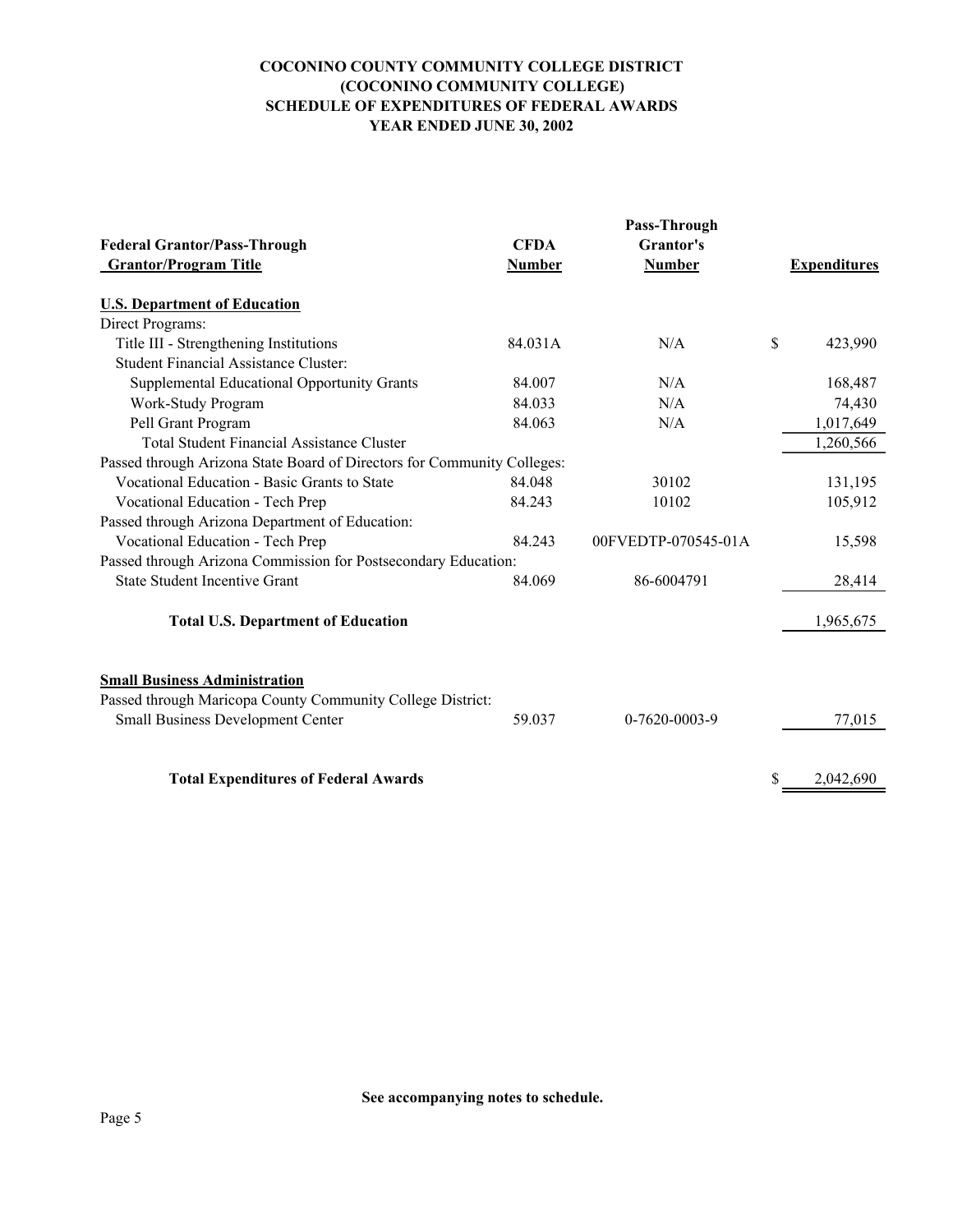# **COCONINO COUNTY COMMUNITY COLLEGE DISTRICT (COCONINO COMMUNITY COLLEGE) NOTES TO SCHEDULE OF EXPENDITURES OF FEDERAL AWARDS YEAR ENDED JUNE 30, 2002**

## **NOTE 1 - BASIS OF PRESENTATION**

The accompanying Schedule of Expenditures of Federal Awards includes the federal grant activity of Coconino County Community College District and is presented on the full accrual basis of accounting. The information in this schedule is presented in accordance with the requirements of OMB Circular A-133, *Audits of States, Local Governments, and Non-Profit Organizations*.

## **NOTE 2 - CATALOG OF FEDERAL DOMESTIC ASSISTANCE (CFDA) NUMBERS**

The program titles and CFDA numbers were obtained from the federal or pass-through grantor or the 2002 *Catalog of Federal Domestic Assistance*.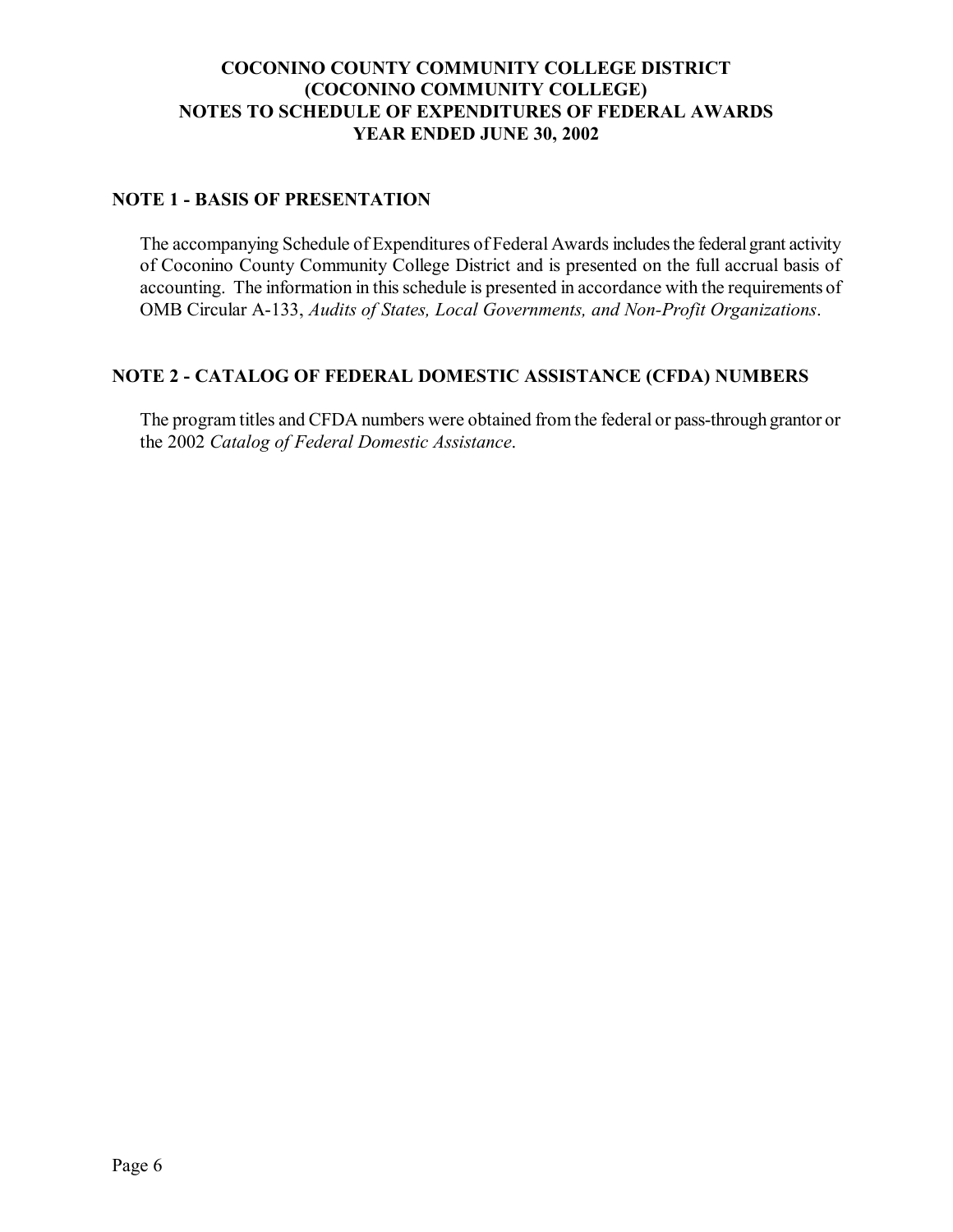## **COCONINO COUNTY COMMUNITY COLLEGE DISTRICT (COCONINO COMMUNITY COLLEGE) SCHEDULE OF FINDINGS AND QUESTIONED COSTS YEAR ENDED JUNE 30, 2002**

# **SECTION I - SUMMARY OF AUDITORS' RESULTS**

## *Financial Statements*

| Type of auditors' report issued:                                                                                                                           |                                                                                                                                                                                     | Unqualified |     |            |                 |
|------------------------------------------------------------------------------------------------------------------------------------------------------------|-------------------------------------------------------------------------------------------------------------------------------------------------------------------------------------|-------------|-----|------------|-----------------|
| Internal control over financial reporting:<br>Material weakness(es) identified?<br>Reportable condition(s) identified not considered                       |                                                                                                                                                                                     |             | yes | X          | no              |
| to be a material weakness(es)?                                                                                                                             |                                                                                                                                                                                     |             | yes |            | X none reported |
| Noncompliance material to financial statements noted?                                                                                                      |                                                                                                                                                                                     |             | yes | X          | no              |
| <b>Federal Awards</b>                                                                                                                                      |                                                                                                                                                                                     |             |     |            |                 |
| Internal control over major programs:<br>Material weakness(es) identified?<br>Reportable condition(s) identified not considered                            |                                                                                                                                                                                     |             | yes | X          | no              |
| to be a material weakness(es)?                                                                                                                             |                                                                                                                                                                                     |             | yes | X          | none reported   |
| Type of auditors' report issued on compliance for major<br>programs:                                                                                       |                                                                                                                                                                                     | Unqualified |     |            |                 |
| Any audit findings disclosed that are required to be reported<br>in accordance with Circular A-133, Section .510(a)?                                       |                                                                                                                                                                                     |             | yes | $\bf{X}$   | no              |
| Identification of major programs:                                                                                                                          |                                                                                                                                                                                     |             |     |            |                 |
| <b>CFDA</b> Numbers<br>84.007<br>84.033<br>84.063                                                                                                          | Name of Federal Program or Cluster<br><b>Student Financial Assistance Cluster</b><br><b>Supplemental Educational Opportunity Grants</b><br>Work-Study Program<br>Pell Grant Program |             |     |            |                 |
| Dollar threshold used to distinguish between Type A and Type B<br>programs:                                                                                |                                                                                                                                                                                     |             |     | \$300,000  |                 |
| Auditee qualified as low-risk auditee?                                                                                                                     |                                                                                                                                                                                     |             |     | $X$ yes no |                 |
| <b>Other Matters</b><br>Auditee's Summary Schedule of Prior Audit Findings required<br>to be reported in accordance with Circular A-133 (section .315[b])? |                                                                                                                                                                                     |             |     | yes X no   |                 |